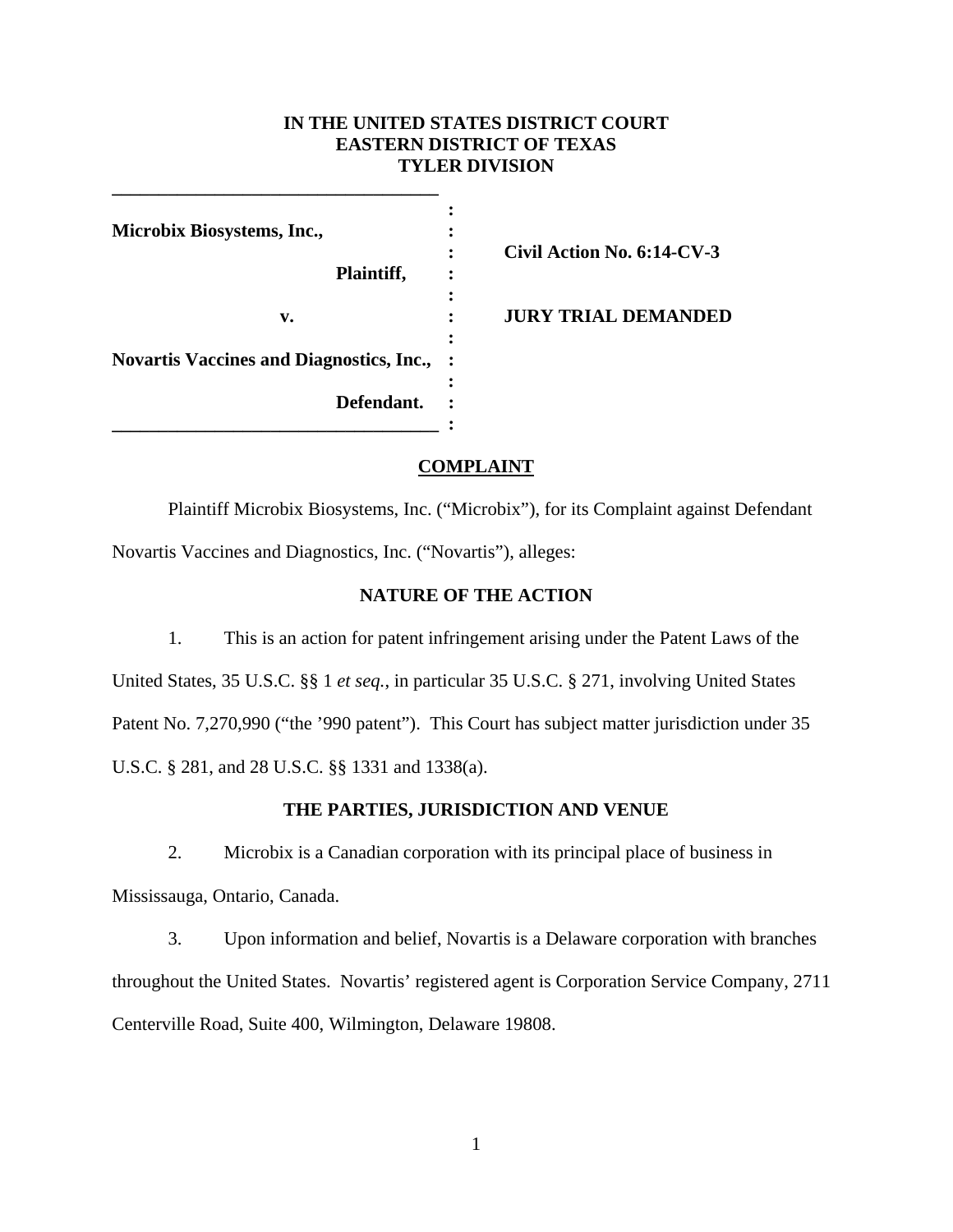4. Novartis is subject to personal jurisdiction in this judicial district because it has conducted business within the State of Texas. Upon information and belief, Novartis, directly or indirectly, has or will, ship, distribute, offer for sale, sell, import, advertise, and/or market its infringing Agriflu product and/or other products throughout the United States, the State of Texas, and the Eastern District of Texas. Upon information and belief, Novartis, has or will, purposefully and voluntarily place its infringing Agriflu product and/or other products in a distribution chain that foreseeably leads to it being sold in this judicial district as part of the ordinary stream of commerce, and with the expectation that its product has been, and will be, offered for sale to and purchased by consumers in this judicial district.

5. Venue is proper in this judicial district under 28 U.S.C. §§ 1400(b) and 1391(b) because, upon information and belief, Novartis, has or will, regularly market its infringing Agriflu product and/or other products in Texas, employ or contract with distributors that regularly seek to sell its infringing Agriflu product and/or other products in Texas, and sell its infringing Agriflu product and/or other products to customers in Texas.

#### **FACTS**

6. On September 18, 2007, the United States Patent and Trademark Office duly and lawfully issued U.S. Patent No. 7,270,990 B2, entitled "Virus Production". A true and correct copy of the '990 Patent is attached to this Complaint as Exhibit A.

7. Microbix is the owner by assignment of all rights, title and interest in and to the '990 Patent, including the right to redress all past and present infringements of the patent.

8. The '990 Patent is in full force and effect, with all necessary fees having been paid.

2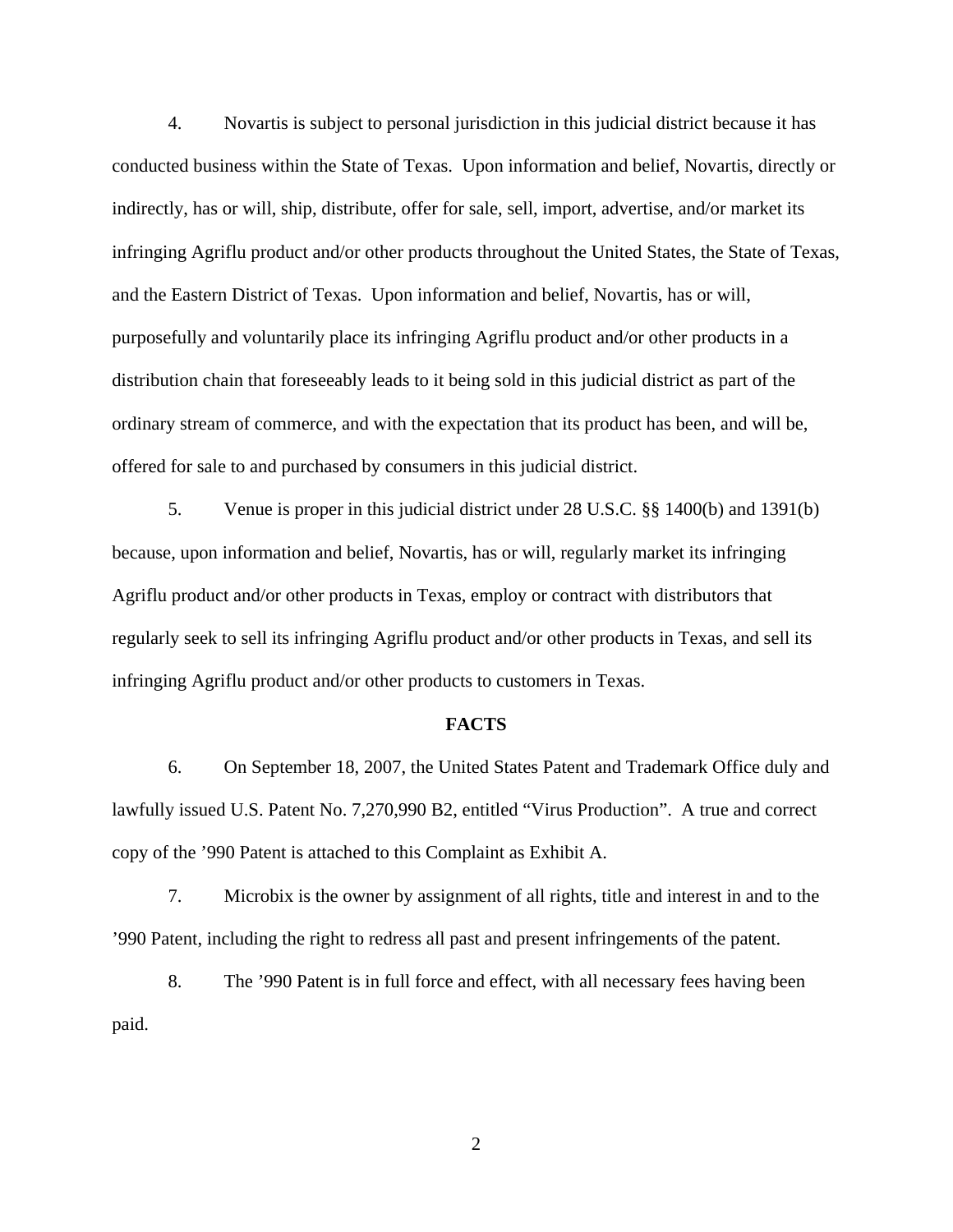9. Upon information and belief, Novartis manufactures its Agriflu product in Liverpool, United Kingdom and/or in Siena, Italy using a process patented by the '990 Patent.

10. Upon information and belief, Novartis, has or will, import its Agriflu product and/or other products, all manufactured by the patented process, into the United States, and has or will, offer to sell, sell, or use it within the United States.

### **COUNT I - PATENT INFRINGEMENT**

11. Microbix incorporates paragraphs 1 through 10 as if fully set forth herein.

12. Upon information and belief, in this judicial district and elsewhere in the United States, Novartis, without Microbix's authorization, has been and will be directly infringing one or more claims of the '990 Patent in violation of one or more sub-paragraphs of 35 U.S.C. § 271 by making, using, offering to sell, selling, promoting, instructing others regarding the use of, and/or importing into the United States its Agriflu product and/or other products made on the same platform or using the same process.

13. Upon information and belief, Novartis' infringement of the '990 Patent is willful.

14. This case is exceptional pursuant to 35 U.S.C. § 285.

15. Microbix is entitled to recover damages adequate to compensate Microbix for Novartis' infringement of the '990 Patent, but in no event less than a reasonable royalty.

16. Novartis' infringing acts have damaged Microbix, and unless the Court enjoins those acts, Novartis will continue to cause Microbix irreparable harm for which there is no adequate remedy at law, entitling Microbix to injunctive relief under 35 U.S.C. § 283.

3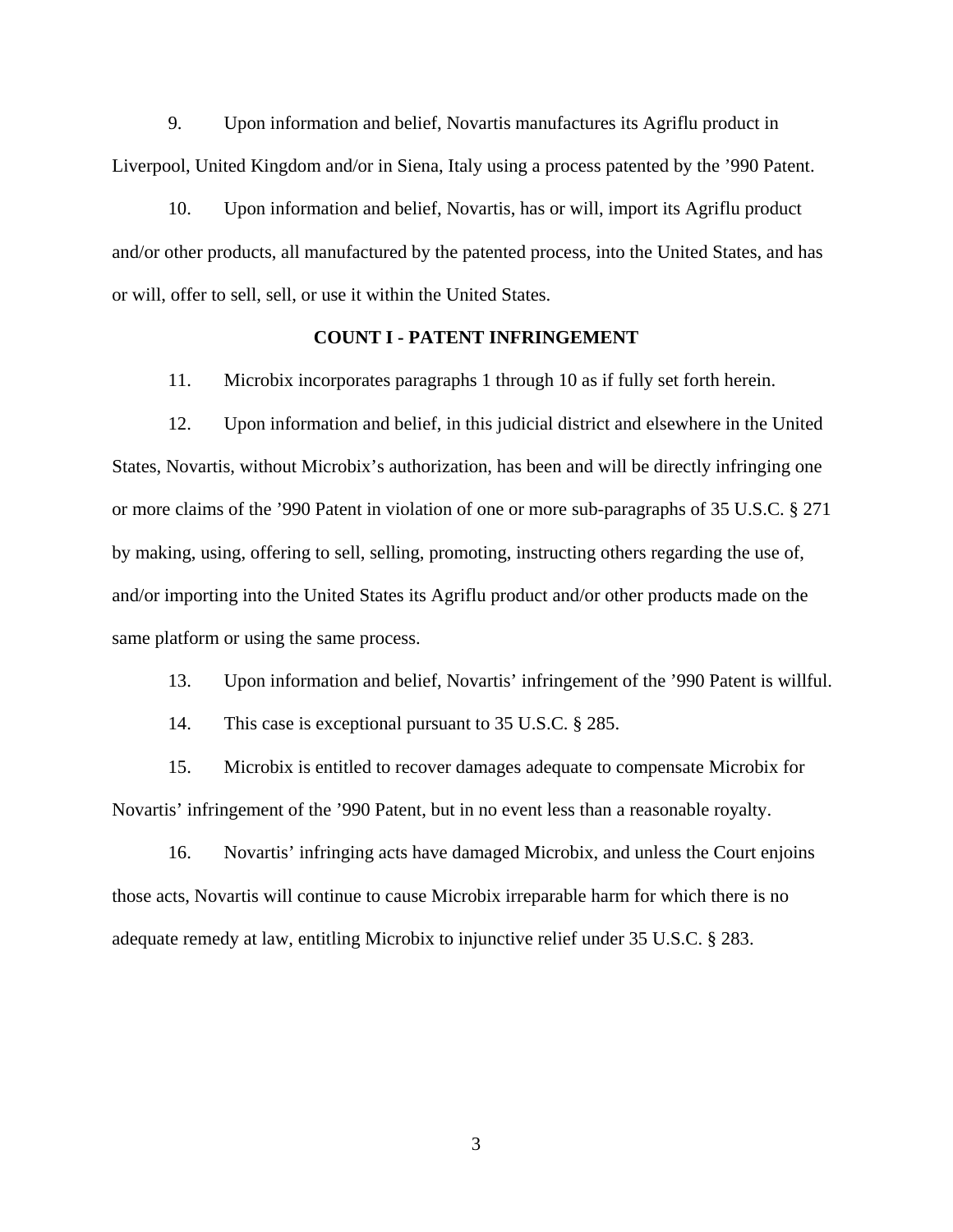### **PRAYER FOR RELIEF**

WHEREFORE, Microbix prays for the following relief:

A. A judgment that Novartis has infringed one or more claims of the '990 Patent, and that such infringement is willful;

B. An award to Microbix of compensatory damages;

C. An award to Microbix of treble damages for Novartis' willful infringement of the '990 Patent;

D. A finding that this case is exceptional pursuant to 35 U.S.C. § 285;

E. An award to Microbix of its attorney's fees and costs in connection with this action;

F. An award to Microbix of pre-judgment and post-judgment interest on its damages;

G. An injunction barring Novartis and its affiliates, subsidiaries, officers, directors, agents, representatives, servants, employees, licensees, successors, assigns, and attorneys, and those persons in active concert or participation with them, from further infringement of the '990 Patent pursuant to 35 U.S.C. § 283; and

H. Such other and further relief as the Court deems just and proper.